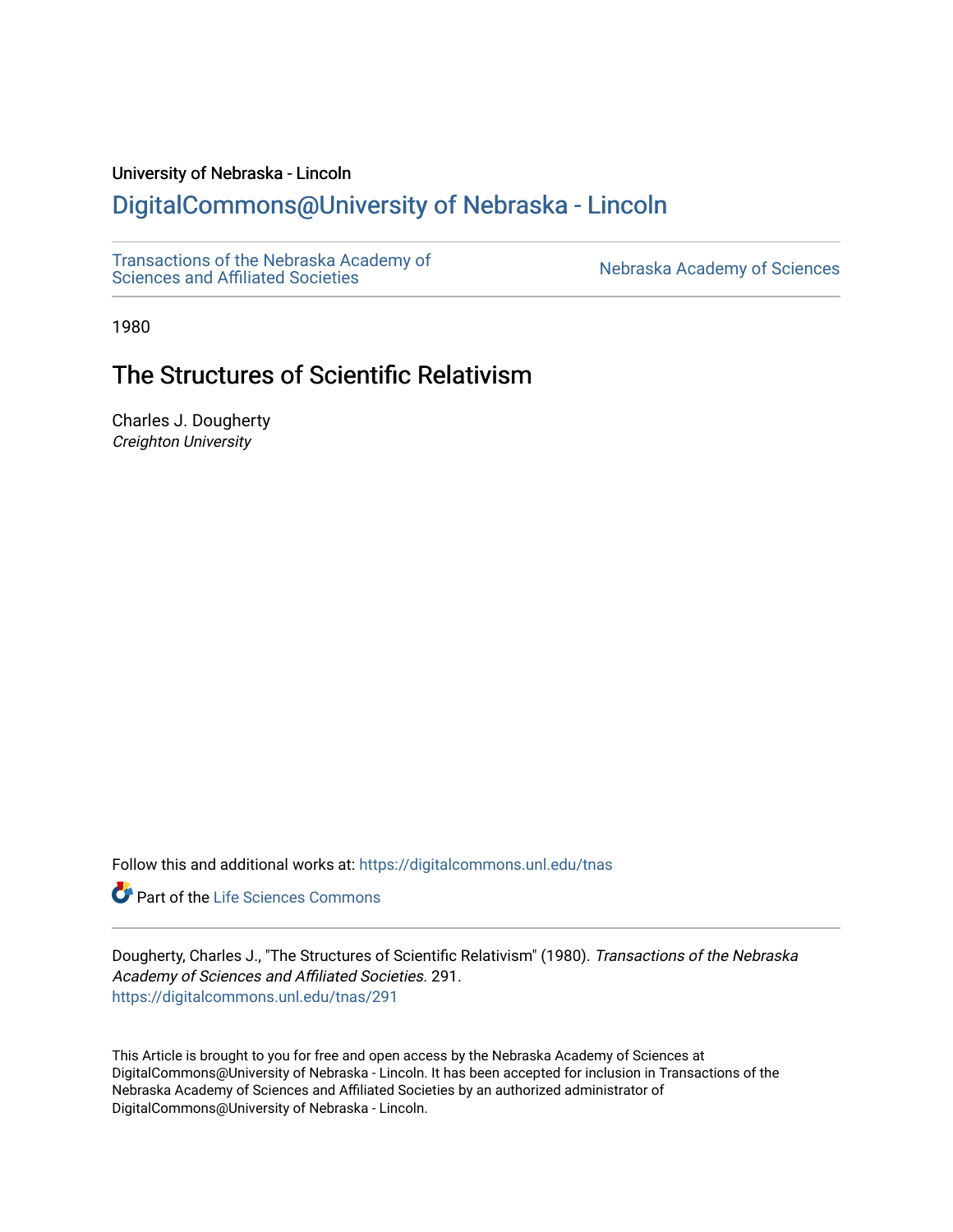# **PHILOSOPHY OF SCIENCE**

# **THE STRICTURES OF SCIENTIFIC RELATIVISM**

#### Charles J. Dougherty

Department of Philosophy Creighton University Omaha, Nebraska 68178

Few recent works have generated as much intellectual discussion as Thomas S. Kuhn's *The Structure of Scientific Revolutions.* Yet given the impact this book has had on our understanding of science-its role in the demise of logical positivism, in the current outpouring of interest in the history of science, and in changes in science education – perhaps it is time now, some ten years after Kuhn's provocative *Postscript,*  for still another look at his thesis. That is the purpose of this study. First, those elements of Kuhn's book which committed him to a scientific relativism are reconstructed. Secondly, this relativism is critiqued from several rather different points of view. Finally, the position is defended that Kuhn's view of science is suspect because it generates two paradoxes, one self-referential and one existential, and because his analysis is considered inadequate both from a pragmatic and a phenomenological perspective.

t t t

## I.

By now Kuhn's (1970) central conceptual contribution is well-known. The history of science is a dynamic of paradigmbased normal science, progressively elaborating and confirming itself; revolutionary episodes, proliferating a consciousness of anomaly and innovative response to anomaly; and the reestablishment of normal science based on consensus around a new paradigm. Were this the whole of Kuhn's thesis, his book would have been philosophically non-controversial. Philosophers, of course, knew that science and scientific theories had developed, and that that development was not without its own peculiar paroxysms. What was (and what remains) philosophically controversial was Kuhn's understanding of paradigm.

Although *paradigm* is used throughout Kuhn's book and is re-examined critically in his *Postscript,* it defies easy translation into other words. It is what the scientists of a given tradition share, that which makes fruitful communication between them possible, and that which allows for successful elaboration of their world-view. Kuhn introduced the notion as an achievement or constellation of achievements so unprecedented as to galvanize a group of scientific adherents, and yet so openended as to permit these adherents to accept the task of completing its promise in painstaking and detailed scientific work. The achievements of Isaac Newton formed a paradigm in this sense. As the matrix of views within which the discipline functions, the paradigm provides laws, theories, definitions, symbolic generalizations, mathematical and logical tools, techniques, instrumentation, and shared beliefs and values for its followers. More importantly for Kuhn, the paradigm presented a concrete example or series of concrete examples for what counts as legitimate effort in that discipline. This latter sense of the paradigm as shared example also contains the crucial philosophical claim of Kuhn's work: that a paradigm defines the world of the scientists who accept it and does so in a fashion which cannot be made fully explicit.

Three dramatic consequences are entailed by Kuhn's theory of scientific paradigms. First, there are no facts independent of a given scientific theory. The paradigm defines a world, *not* a way of seeing or interpreting the world. For Kuhn there was no access to the facts directly. Rather, they are always fact-for-a-paradigm; they are always theory-laden facts. This immediately eliminates the possibility of a correspondence theory of truth since there is no reality separate from the paradigm's reality against which the paradigm itself could be compared. (Indeed, the very notion of paradigm suggests a coherence theory of truth.)

Secondly, since the paradigm is not capable of being made explicit, no rules can exhaust the import of a scientific tradition. More importantly, since the paradigm cannot be rationally articulated in full, there will always be non-rational elements in any individual's commitment or opposition to any paradigm. The decision to adopt any given paradigm at any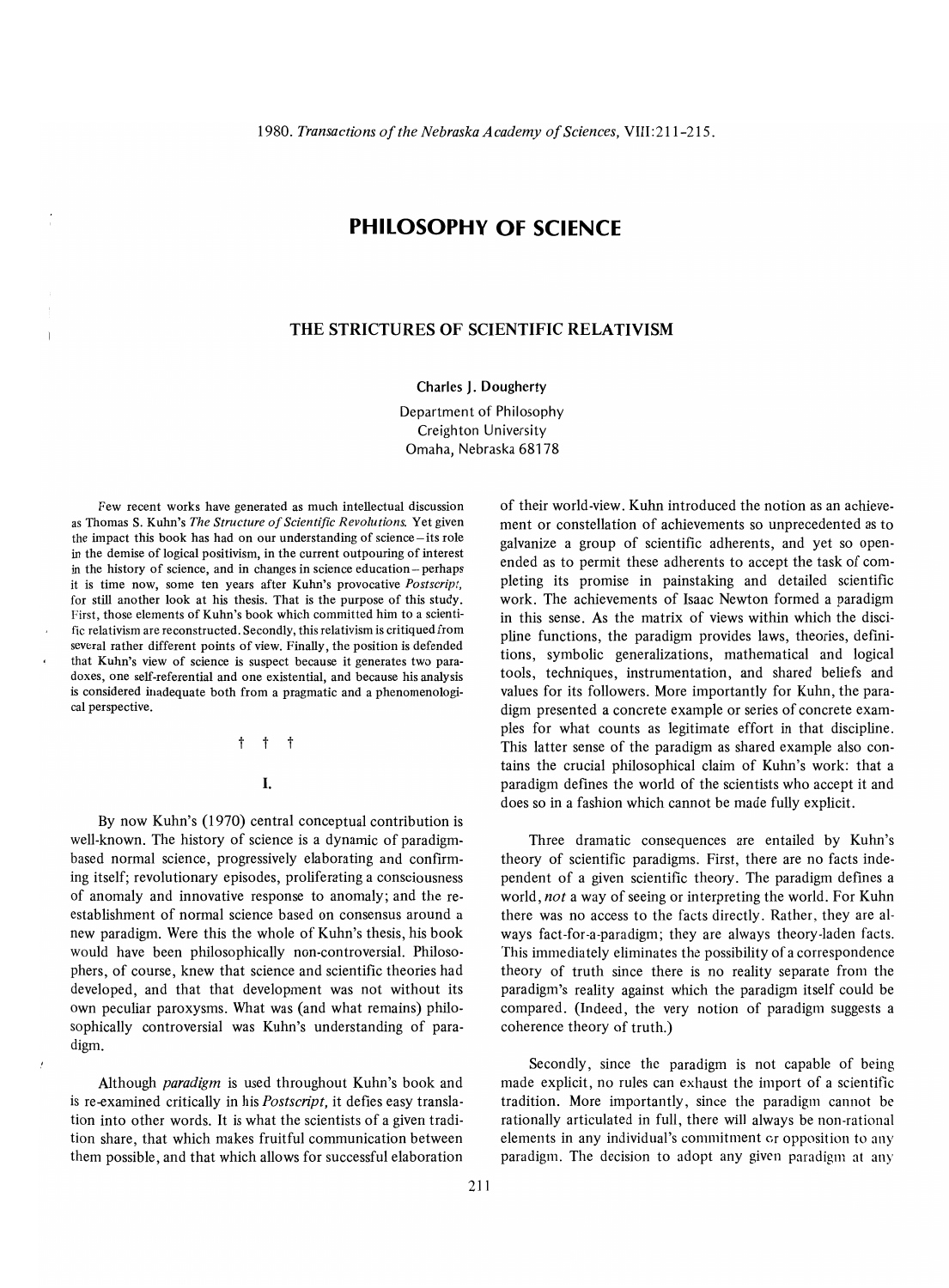given point of its development is more akin to the commitment of a political revolutionary or to a religious conversion than it is to the conclusion of a deductive syllogism.

Finally, since each paradigm defines its own world, and there is no paradigm-independent world available to us, the historical movement of the scientific community from one paradigm to another is beyond rational appraisal. One can speak of progress only internal to a single paradigm; only here are there standards against which to measure progress, *viz.*  the paradigm itself. Progress here becomes tautological. Again, since there is no access to the real without a paradigm, there is no way to represent meaningfully trans-paradigm progress. Progress here is empty. Furthermore, since each paradigm defines its laws, theories, and beliefs in its own terms, paradigms are not even comparable. Instead, they are radically incommensurate.

In more traditional philosophical terms, what Kuhn offered us is a scientific relativism. Scientific "truths" are relative to a given paradigm. This paradigm is not itself capable of being compared directly with the real. Nor may we assume that historical development will bring us increasingly more valid paradigms, since no two paradigms may be compared directly. Individual scientists and the community of scientists at large move from one paradigm to another for considerations not wholly rational, and where rational, not wholly explicit. If we accept this position, we shall have to relinquish the notion, in Kuhn's  $(1970:170)$  own words, that "... changes of paradigm carry scientists and those who learn from them closer and closer to the truth."

Two more points need to be made to complete our exposition of Kuhn's relativism. The first issue is raised in the *Postscript.* In language which is quite unexpectedly materialistic, Kuhn offered a finer-grained analysis of the epistemic roots of this relativism. Although we all may receive different sensations from a putatively similar experience, "under pain of solipsism" Kuhn held that we must posit the existence and immutability of identical stimuli. Thus, for example, three different perceptions of an orange by three different perceivers may result in three quite different sensations (say that of an orange, a peach, and a grapefruit); yet, to maintain a minimally common world we must, Kuhn asserted, say that three identical sets of orange-stimuli were present-even though stimuli are the sorts of things which can never, in principle, be known. These would-be thingsin-themselves are immediately and involuntarily transformed into sensations by way of neuro-cerebral mechanisms "fully governed by physical and chemical laws" (Kuhn, 1970: 194). Scientific paradigms may therefore be regarded as this sort of neural processing writ large, the collective and involuntary physical and chemical laws of the scientific community.

The second issue moves in just the opposite direction.  $A_8$ Kuhn's stimulus-to-sensation model completed his relativism at the micro-level, so his rejection of any God or trans-human natural intelligence completed it at the macro-level. If one is tempted to read the cunning of Reason into this dynamic of scientific development, Kuhn scotched the temptation by an explicit espousal of Darwin's conceptual transposition. *The Structure of Scientific Revolutions,* like *Origin of Species,*  "recognizes no goal set either by God or nature" (Kuhn 1970:172). Since this is not a teleological process, we shall have to "learn to substitute evolution-from-what-we-do-know for evolution-toward-that-we-wish-to-know" (Kuhn, 1970: 171).

The world is now well lost.

## II.

One of the great ironies in the history of philosophy is the paradox of the skeptic who claims to know that we can know nothing. Unless he makes no positive claim whatsoever, or is just plain evasive, his theory refutes itself. A similar conundrum faces the relativist. If his view is that all truths are relative to some perspective, one may validly counter that this is merely the relativists' perspective. If the relativists' rejoinder is that truth is relative not only from his perspective but from every conceivable perspective, he is well on his way to refuting himself by offering a non-relative claim. And to paraphrase Russell's remark on universals, if you have to admit one nonrelative claim, you might as well admit all that you need. Let us apply these general observations to Kuhn's own views.

It is roughly true to say that, prior to the wide acceptance of Kuhn's thesis, the received philosophy of science in the English-speaking world was that of the Vienna Circle positivists. At least, it is accurate to say that Kuhn himself saw the situation this way. In the "Introduction," for example, Kuhn claimed to be rebelling against a theory of science on which he was himself weaned intellectually. This theory was characterized by strong separations between scientific fact and scientific theory, between sociology and epistemology, and between the context of discovery and the context of justification. This theory minimized or ignored the role of history, personal factors, and the non-rational aspects of science in general in favor of emphasis on the rational methods of science and the development-by-accumulation model. Not only was it largely ahistorical, but it was also skeptical of the social sciences, and tended to accept the ultimate reducibility of the natural sciences to physics. This received view had characteristic laws, theories, definitions, symbolic generalizations, mathematical and logical tools, techniques, and shared beliefs and values. Furthermore, there was considerable consensus on the achievements they took as their shared examples,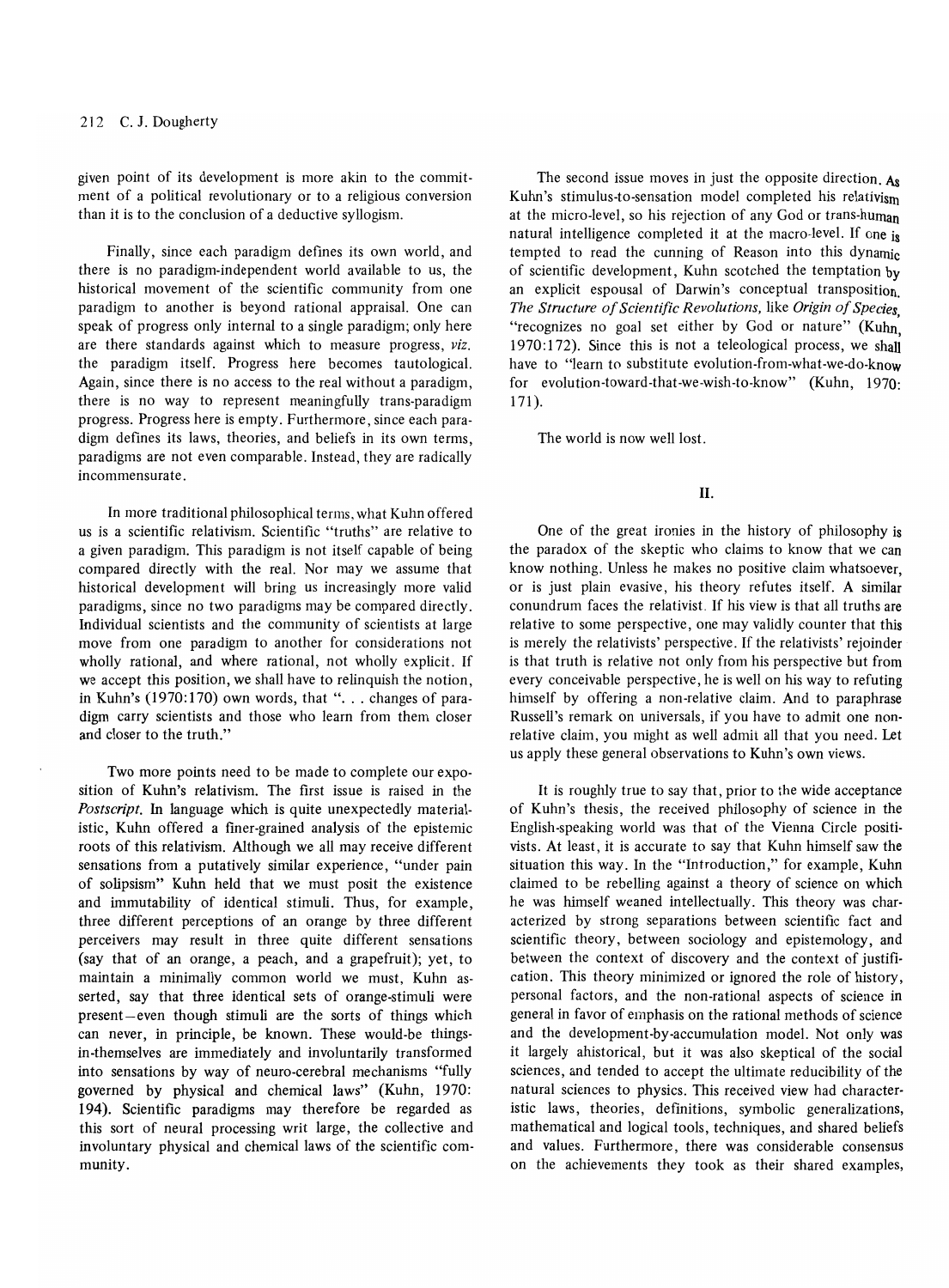*viz.* the work of Carnap, Schlick, Russell, Ayer, the early Wittgenstein, and others.

The point I am driving at ought to be clear by now. Prior to Kuhn's theory there existed another paradigm of understanding science. That this paradigm is philosophical and not strictly scientific does not blunt my point, since the positivists clearly viewed their work as scientific in the relevant sense and so did Kuhn. At the end of the "Introduction" he said of the received view that its various elements constitute "parts of a theory, and by doing so, subjects them to the same scrutiny regularly applied to theories in other fields." It suffices to conclude this tangent to observe that the primary thrust of Kuhn's thesis is carried by empirical claims taken from the history of science. In sum, then, Kuhn's theory of science is a paradigm designed to replace the previous positivist's paradigm.

If this is the case, then the full irony of Kuhn's position is upon us. Because of his stimulus-to-sensations epistemology, and the resultant claim that a paradigm defines a world, there is no paradigm-independent fact against which we can appraise the validity or truth of Kuhn's thesis. Because paradigms cannot be compared, indeed, because critical terms like *science, explanation, justification,* and the like will literally mean different things to the positivist than they did to Kuhn, the two paradigms are strictly incommensurate. Therefore, we cannot even venture to say that Kuhn's views are truer than the positivists' views. Because there is no *telos* or macro-level progress in our developing theories of science, we cannot even say that there has been progress in understanding science. The most we can assert is that the not fully rational community of philosophers of science have become persuaded that Kuhn's approach is somehow a preferable paradigm, and that those who have resisted the paradigm change are getting older and dying out.

This is Kuhn's version of the self-referential paradox of the relativist. If his view is correct, it is only correct from his own perspective and that of his followers. We cannot meaningly say it is correct (or incorrect) in itself. In fact we have Kuhn's own affirmation of this. He told us (Kuhn, 1970: 208) that his theory ". . . need not be right, any more than any other theory...."

# III.

As the philosophical formulation of the relativists' paradox is merely the abstract expression of what in its concrete manifestation is the lived inconsistency of a person's life, so the paradox of Kuhn's thought expresses logically what is an existential contradiction for the scientist. To illustrate this point, let us consider from Kuhn's own point of view what it is that makes a person a scientist.

There is, Kuhn told us, a set of personal commitments without which no man can be a scientist. "The scientist must, for example, be concerned to understand the world and to extend the precision and scope with which it has been ordered" (Kuhn, 1970:42). This concern to know the world must be sufficiently strong to support what to an outsider appears to be rather tedious and painstaking detailed investigations, what Kuhn called the puzzle-solving of normal science. Further, this drive must be strong enough to bind the individual and his researches to the larger scientific community and its rigorous standards of professional conduct. These are among the considerations which set the project of science apart from other activities, in spite of the overall tendency of Kuhn's thesis to emphasize the similarities between science and politics, art, history, religion, etc.

This commitment to know the world as it is accounts in part for the resistence within scientific communities to paradigm change. The normal scientists of every paradigm period believe their paradigm provides direct access to the real. When faced with a continued awareness of anomaly, and the prospects of a radical change to a new paradigm, scientists experience acute personal crisis. This experience is similar, in a quite literal fashion, to the anxiety experienced by one wearing goggles which turn his world upside-down. Consequently, scientists are loathe to face paradigm change. Nevertheless they will if, according to Kuhn, they become convinced that the new paradigm (the new world, if you will) solves the outstanding anomalies and presumably is a better tool for satisfying the scientists' overarching commitment to understand the world.

Now let us insert Kuhn's own paradigm into this situation. According to Kuhn, no scientist at any time can know that his paradigm is aiding him to see the world as the world is. In micro-terms, no scientist can ever break out of his sensations to compare them with his stimuli. On the macro-level, no scientist is justified in the belief in scientific progress across paradigm changes. Now, unless we assume the unlikely hypothesis that what scientists really mean by understanding the world is understanding the paradigm-dependent world, we must conclude that if Kuhn was correct in his analysis (ignoring the difficulties of that judgment itself), then scientists are doomed to be disappointed. Not only must each scientist continue to face the personal anxiety of various individual paradigm changes, but now he must do so without the illusion that something truer is in the offing, or for that matter, is even available in an infinite run of scientific efforts.

If Kuhn's views about the nature of the scientist's commitment are accurate, then his position generates an existential paradox. One simply cannot assume what one must assume in order to make the existential choice to become a scientist.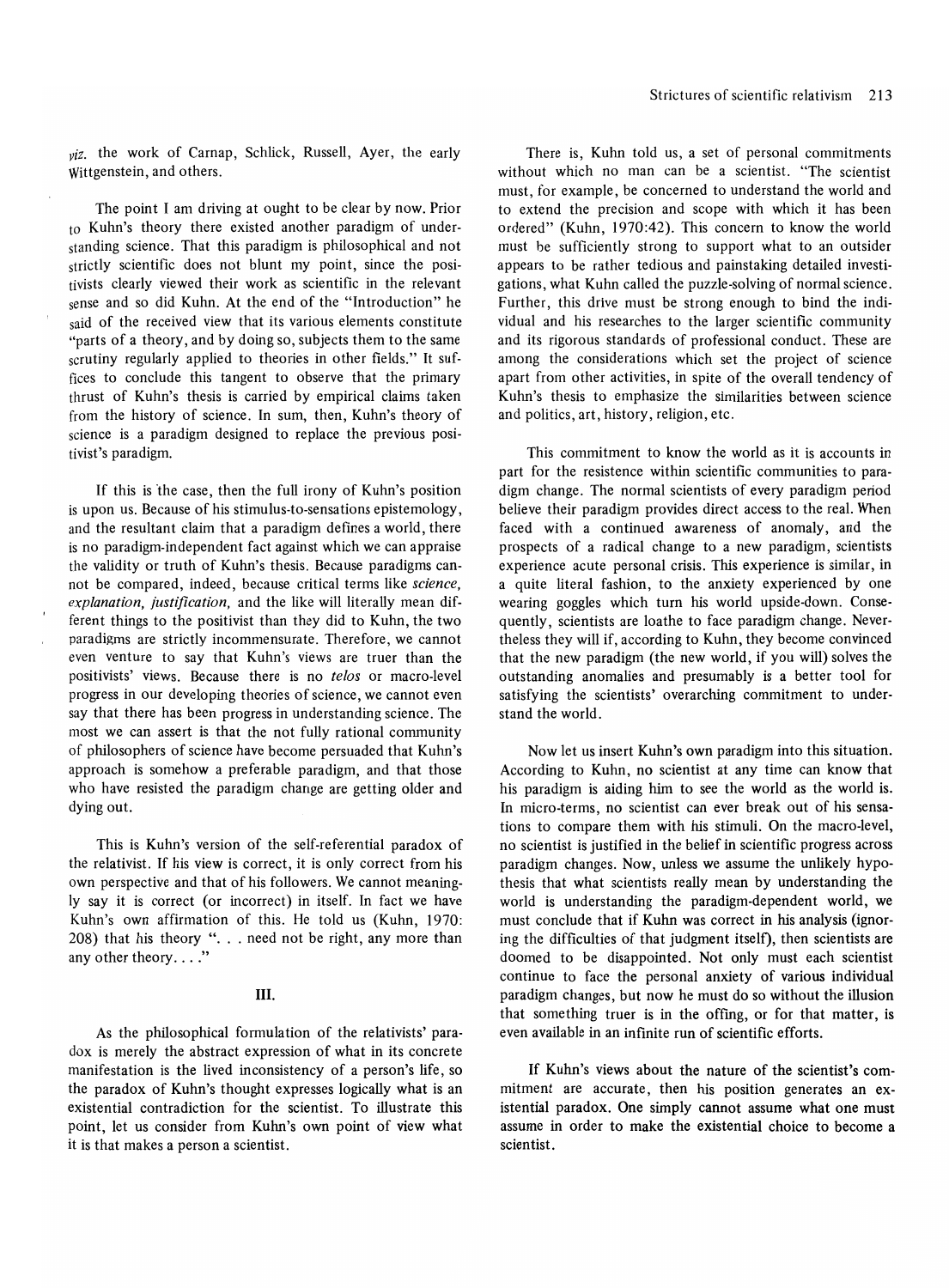N.

Having taxed Kuhn with two paradoxes, I want to continue this critical analysis in two other directions. I will claim that Kuhn's work is inadequate from the perspective of any philosophy which takes human *praxis* to be a central focus and a primary vehicle for human self-understanding. Finally, I will offer some considerations designed to establish the inadequacy of his epistemological analysis from a phenomenological perspective.

The philosophy of science paradigm, which Kuhn's views challenged, was largely that of the Vienna Circle, as has been pointed out above. Positivism, in spite of its animus toward metaphysics, was a highly rationalistic doctrine, relying ultimately on *a priori* arguments concerning the meaningfulness of propositions, the structure of scientific explanation, the roles of reason and emotions, and the like. Against this background Kuhn's work can be seen as a return to a much more empirical and human-centered approach to understanding science. Science, for Kuhn, was no ideal structure but the work of real persons with their real historical prejudices and failings. One might expect, then, that his views would be more compatible with philosophies like Marxism and Pragmatism, which emphasize the centrality of real human activity in historical change. This expectation, however, is quite unwarranted since Kuhn's work remains essentially a history of theory.

From a Marxist perspective, *The Structure of Scientific Revolutions* may be considered a step in the right direction, but the absence of any attempt to uncover systematically the political and societal context of the rise of various paradigms or the relationship between political and scientific revolutions vitiates Kuhn's conclusions. The lack of any discussion of the role of concrete human needs, and the resultant demand for technologies to satisfy those needs, leaves the history of science divorced from human history; it is as though a scientific paradigm were literally a different world that the scientist enters when he approaches the laboratory. Further, Kuhn's discussion of the tedium of the puzzle-solving activity of normal science seems profoundly incomplete without some discussion of professionalization and its relation to class structures. Finally, given Kuhn's frankness about the realworld motivations of scientists, his work is remarkably free of any discussion of the role of economics in the development of science.

A pragmatic critique cuts deeper than merely charging incompleteness. With the Marxist this perspective would also see the absence of a discussion of technological development as a critical lacuna in Kuhn's views, but, unlike the Marxist, the pragmatist is likely to see this lack as symptomatic of the more debilitating aspects of Kuhn's relativism. Quite simply, a pragmatist is likely to see a scientific theory which produces effective technologies not only as humanly better but truer as well. Kuhn's central error, from this perspective, is the assump. tion of a spectator or intellectualist view of knowing. By contrast, for a pragmatist, scientific theories are not merely cognitive achievements but, if correct, are also instruments allowing us to adapt better to our human environment. Systemic coherence is insufficient of itself to appraise the truth of a theory. The theory must also work. Effective technologies are indicative then of true theories. An increasing range of predictive and manipulative power over our environment and its scourges means increasing truth in our scientific theories as a whole. Otherwise it remains a mystery why some theories work and some do not; why, for example, the germ theory led to vaccines and the theory of humors did not. A pragmatist would surely find it odd for Kuhn to say that he is incapable of claiming scientific progress toward the truth while at the same time mankind is converting matter into energy, penetrating outer space, vanquishing smallpox, creating synthetic fabrics, and the like.

Not only does a pragmatic perspective afford a means of recognizing progress at the macro-level of human history, but it also blunts the edge of Kuhn's incommensurability thesis, thus allowing for a sense in which two paradigms can be compared directly. The thesis that two paradigms are incommensurate follows from the view that the meanings of the various terms of a paradigm take their significance from their place in the nexus of other terms composing the paradigm. These terms cannot derive their meaning from direct reference to the world since we have no access to a paradigm-independent world with which to compare them. For an intellectualist there is no alternative but to hold that they derive their meanings from their cognitive role in the system of terms composing the paradigm itself. Since each paradigm will be different to some extent from all others, the various relationships of terms are thereby altered, and no direct comparison of paradigms is possible. A term like *mass,* for example, is necessarily and radically different when used by a Newtonian and an Einsteinian.

If, however, we follow the pragmatic insight that terms, at least in part, are tools for action, we will have another alternative. A greater continuity can be recognized between two historically contiguous paradigms when the use of the term as an instrument for action maintains a large core of identity in both paradigms; this in spite of the admitted cognitive changes. Thus, we can say that though *mass* for a Newtonian and an Einsteinian is not identical, the great bulk of active uses of the term has remained sufficiently similar to be compared. And since we can do more at the sub-atomic and intergalactic levels with the Einsteinian notion, that one is truer. The pragmatist is unabashed: progress has been made.